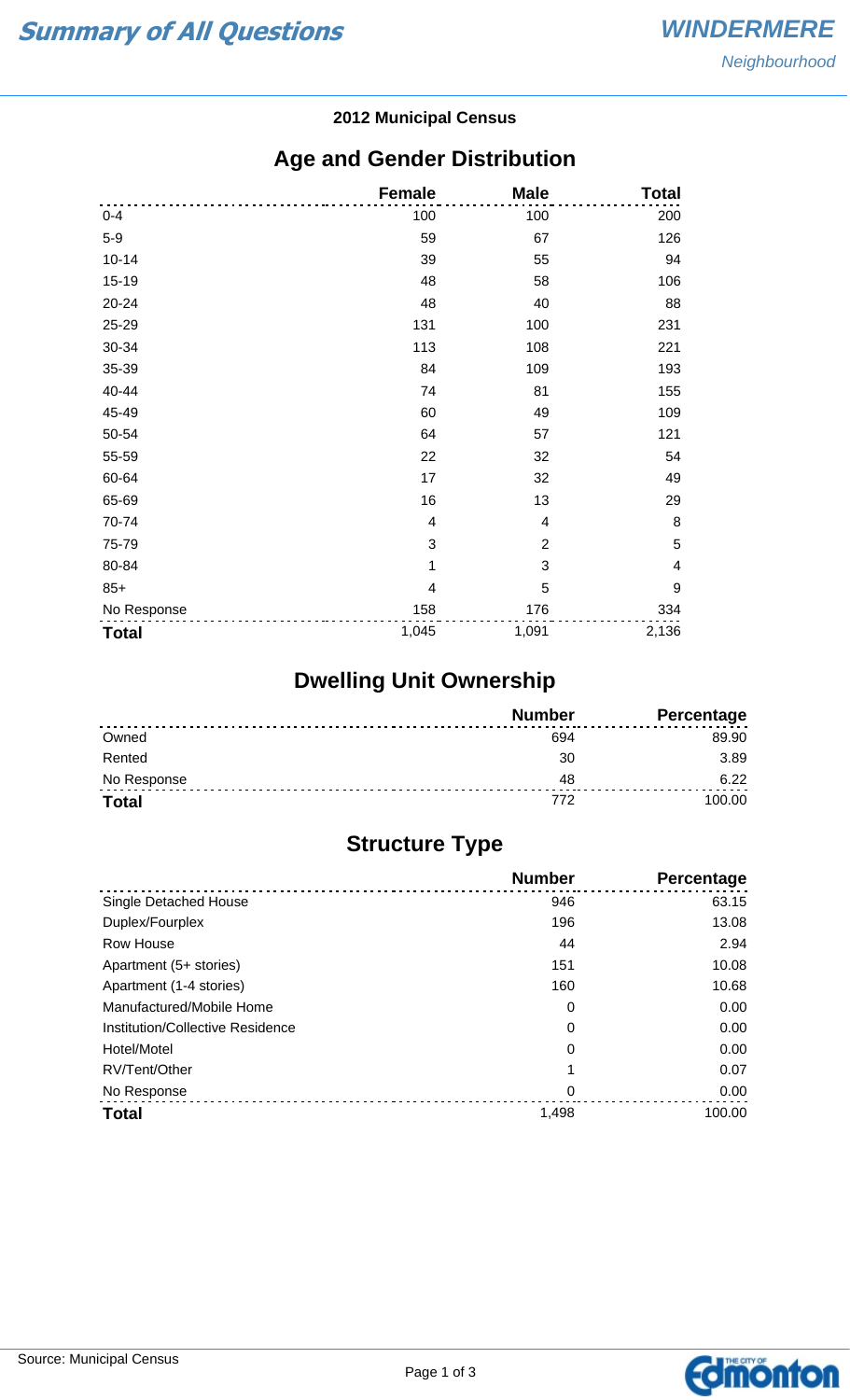**Neighbourhood** 

## **Dwelling Unit and Property Status**

|                           | <b>Number</b> | <b>Percentage</b> |
|---------------------------|---------------|-------------------|
| Occupied                  | 772           | 45.65             |
| Unoccupied                | 187           | 11.06             |
| Vacant Lot                | 193           | 11.41             |
| <b>Under Construction</b> | 531           | 31.40             |
| No longer in use          | 8             | 0.47              |
| No Response               | 0             | 0.00              |
| <b>Total</b>              | 1.691         | 100.00            |

#### **Marital Status**

|                      | <b>Number</b> | <b>Percentage</b> |
|----------------------|---------------|-------------------|
| Married              | 962           | 45.04             |
| Common-law           | 104           | 4.87              |
| Separated/ divorced  | 60            | 2.81              |
| <b>Never Married</b> | 759           | 35.53             |
| Widowed              | 5             | 0.23              |
| No Response          | 246           | 11.52             |
| <b>Total</b>         | 2,136         | 100.00            |

### **Employment Status**

|                            | <b>Number</b> | <b>Percentage</b> |
|----------------------------|---------------|-------------------|
| Preschool                  | 218           | 10.21             |
| Kindergarten - Gr.6        | 158           | 7.40              |
| Gr.7 - Gr.9                | 67            | 3.14              |
| Gr.10 - Gr.12              | 66            | 3.09              |
| Post Secondary Student     | 75            | 3.51              |
| Homemaker                  | 97            | 4.54              |
| Employed 0-30 hrs          | 94            | 4.40              |
| Employed 30+ hrs           | 1,020         | 47.75             |
| Unemployed                 | 11            | 0.51              |
| Retired                    | 78            | 3.65              |
| Permanently unable to work | 1             | 0.05              |
| Other                      | 5             | 0.23              |
| No Response                | 246           | 11.52             |
| <b>Total</b>               | 2,136         | 100.00            |

# **Term of Residence at this Location**

|                              | <b>Number</b> | Percentage |
|------------------------------|---------------|------------|
| 5 years or more              | 164           | 7.68       |
| 3 years to less than 5 years | 139           | 6.51       |
| 1 year to less than 3 years  | 730           | 34.18      |
| Less than 1 year             | 778           | 36.42      |
| Child less than 1 year       | 56            | 2.62       |
| No Response                  | 269           | 12.59      |
| <b>Total</b>                 | 2,136         | 100.00     |